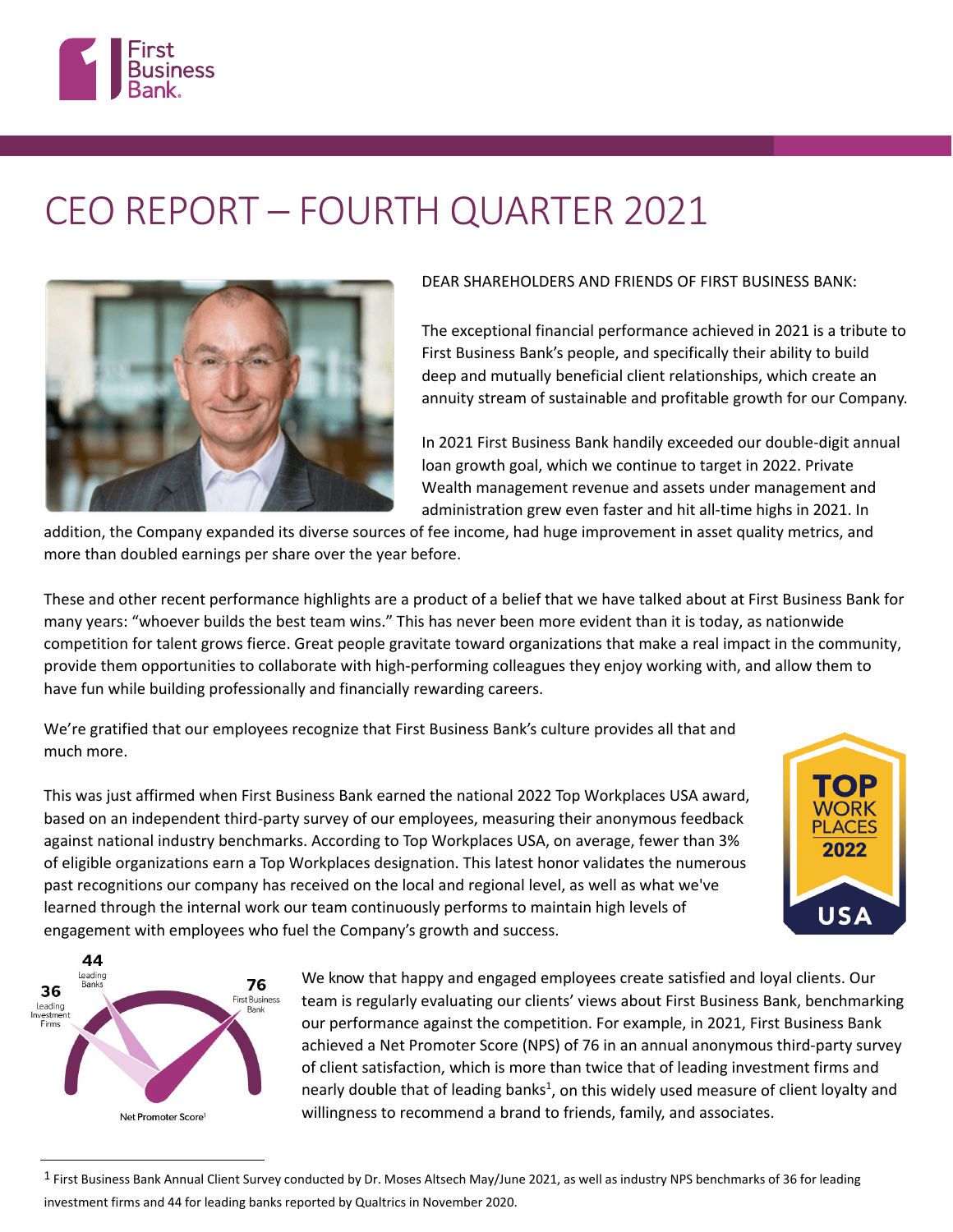## *Talent + Relationships = Performance*

Awards, accolades, and high scores from employee and client surveys merit celebrating, but our success is truly measured in the financial performance we deliver to our shareholders. In 2021, the results of employees' efforts were clearly demonstrated.

First Business Bank grew loans by 15% during 2021, and 30% annualized in the fourth quarter, to \$2.2 billion at year end, excluding Paycheck Protection Program lending. This reflected our team's ability to develop client relationships and efforts to expand traditional Commercial Lending throughout the markets we serve, while continuing to grow our specialized lending mix. In 2021, we were truly hitting on all cylinders as all of our lending business lines contributed meaningfully to loan growth.

Loan growth continues to be well supported by deposits, as in-market deposits increased by 15% in 2021, and 22% annualized in the fourth quarter, to \$1.9 billion at year end. In-market deposits, which represented 83% of total bank funding on December 31, 2021, are relationship driven and are the most critical part of our funding. We actively manage our funding mix to ensure we are meeting client needs while optimizing profitability and mitigating interest rate risk.

The Company's net interest income grew to a record \$84.7 million in 2021, up 10% from the year prior. Looking ahead, we believe our balance sheet is positioned for increases in short-term interest rates that are widely expected to begin in March 2022, which, in addition to expected loan growth, should benefit the Company's net interest income this year.



Furthermore, our fee-income generating products and services are providing valuable revenue diversity and growth to First Business Bank. Total non-interest income grew to \$28.1 million in 2021. This included 25% growth in fees from Private Wealth management services, in addition to growth from specialized lending and Treasury Management activities. Noninterest income for the year also reflected gains on sale of SBA loans and commercial loan interest rate swap fees. Importantly, non-interest income represented 25% of total revenue in 2021, in line with our strategic plan goal.

Together, net interest income and fee income combined to grow 2021 top line revenue to \$112.8 million, an increase of 8% from the prior year. We were also able to generate significant operating leverage in 2021. Operating leverage  $$ growing revenues faster than growth in expenses — is the indicator of what we would call "profitable growth". Growth for growth's sake alone makes no sense and doesn't benefit our shareholders. That is why we we're pleased that operating revenue growth of \$8.7 million readily outpaced total operating expense growth of \$6.0 million, generating positive operating leverage of \$2.7 million last year.

## *Asset Quality Trends Enhance Profitability*

Profitability was also enhanced in 2021 by credit cost reductions resulting from further improvement in asset quality. While typically some level of charge-offs would be expected, last year's results were instead boosted by net recoveries of \$1.6 million. Non-performing assets declined by \$20.1 million to just \$6.5 million, or 0.25% of assets, at year end, our lowest level since 2006. With continued improvement in the Bank's asset quality metrics and the general economic environment, the Company was able to record a loan loss provision benefit that contributed \$5.8 million to pre-tax earnings.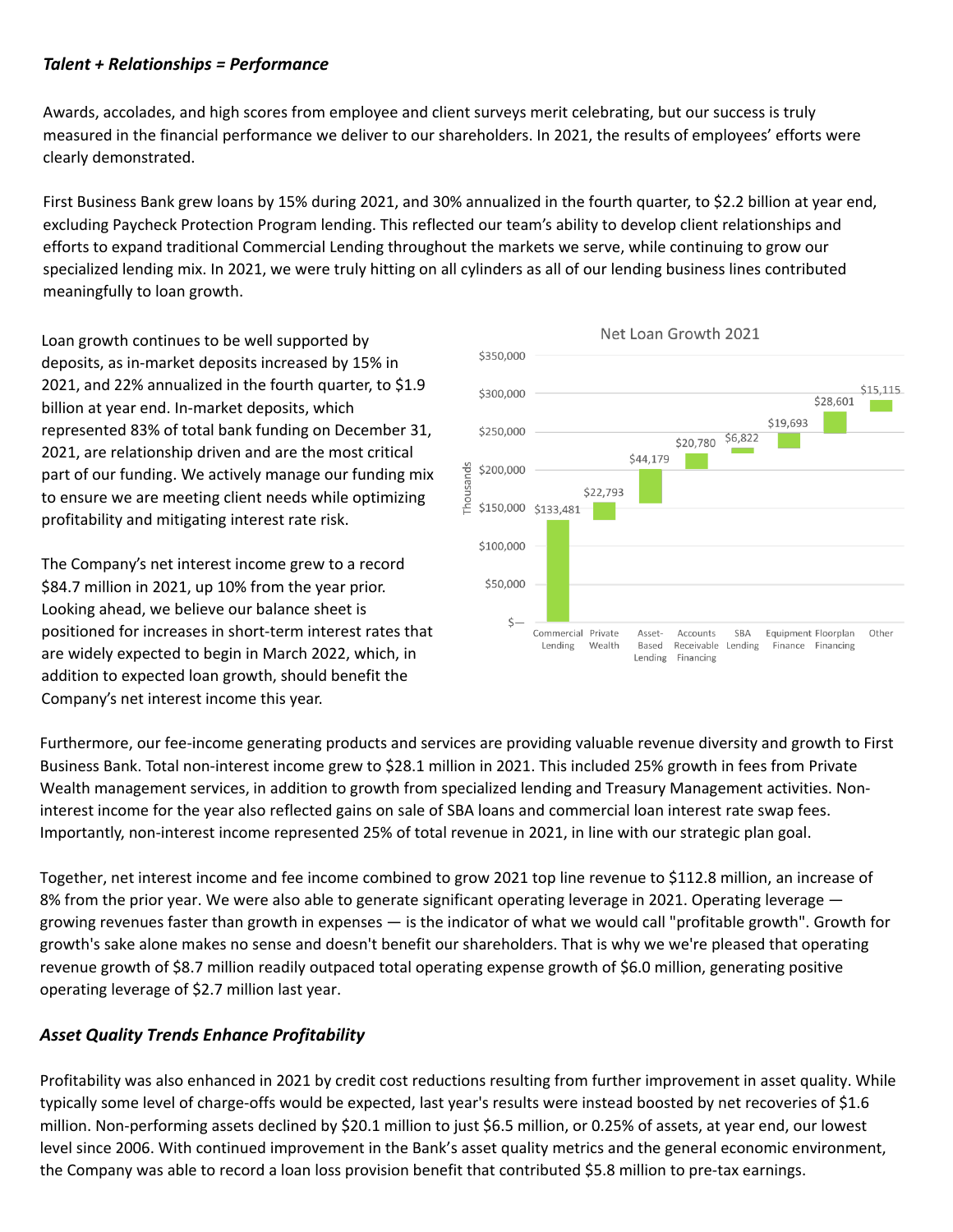As we noted in the fall, while we know that reserve releases cannot continue forever, we do see potential for additional reserve releases in 2022 and expect our strong asset quality metrics to continue, reflecting our team's disciplined approach to credit and strong relationships with our clients.

## *Results*

The company's earnings power was on full display in 2021, with net income of \$35.8 million, or \$4.17 per diluted share. This translated into more than doubling 2021 return on average assets (ROAA) and return on average equity (ROAE) to 1.37% and 16.21%, respectively, from the prior year.

Our financial performance also supported a 10% increase in our cash dividend to common stockholders, beginning in the first quarter of 2022. In addition, we are very proud to report that the company's common stock provided a total return to shareholders of 63% over the 12 months of 2021, outpacing our peer group, the S&P 500, and Russell 2000 last year.

As we've shared with stockholders before, our strategic plan is as powerful as it is simple, with only four key strategies. The first is Talent: "Identify, attract, develop, and retain a diverse, high-performing team to positively impact the overall performance and efficiency of the Company." We firmly believe that First Business Bank's execution of the Talent strategy has been – and will continue to be – the keystone to effectively executing our overall strategic plan as well as our three additional strategies of Efficiency, Deposits, and Performance in 2022 and beyond.

On behalf of all our employees, thank you for your continued interest in and support of First Business Bank. Our highly skilled team is focused on exceeding our client's expectations and introducing new businesses and individuals to our differentiated model. This, coupled with continued execution of our strategic plan, gives us confidence in our ability to drive profitable growth. We look forward to updating you on our progress throughout 2022.

Covey

Corey Chambas, President & CEO First Business Financial Services, Inc. parent company of First Business Bank



*This letter includes "forward-looking statements" related to First Business Financial Services, Inc. (the "Company") that can generally be identified as describing the Company's future plans, objectives, goals or expectations. Such forward-looking statements are subject to risks and uncertainties that could cause actual results or outcomes to differ materially from those currently anticipated. These forward-looking statements are made pursuant to the safe harbor provisions of the Private Securities*  Litigation Reform Act of 1995. For further information about the factors that could affect the Company's future results, please see *the Company's most recent annual report on Form 10-K, quarterly reports on Form 10-Q, and other filings with the Securities and Exchange Commission. We do not intend to, and specifically disclaim any obligation to, update any forward-looking statements.*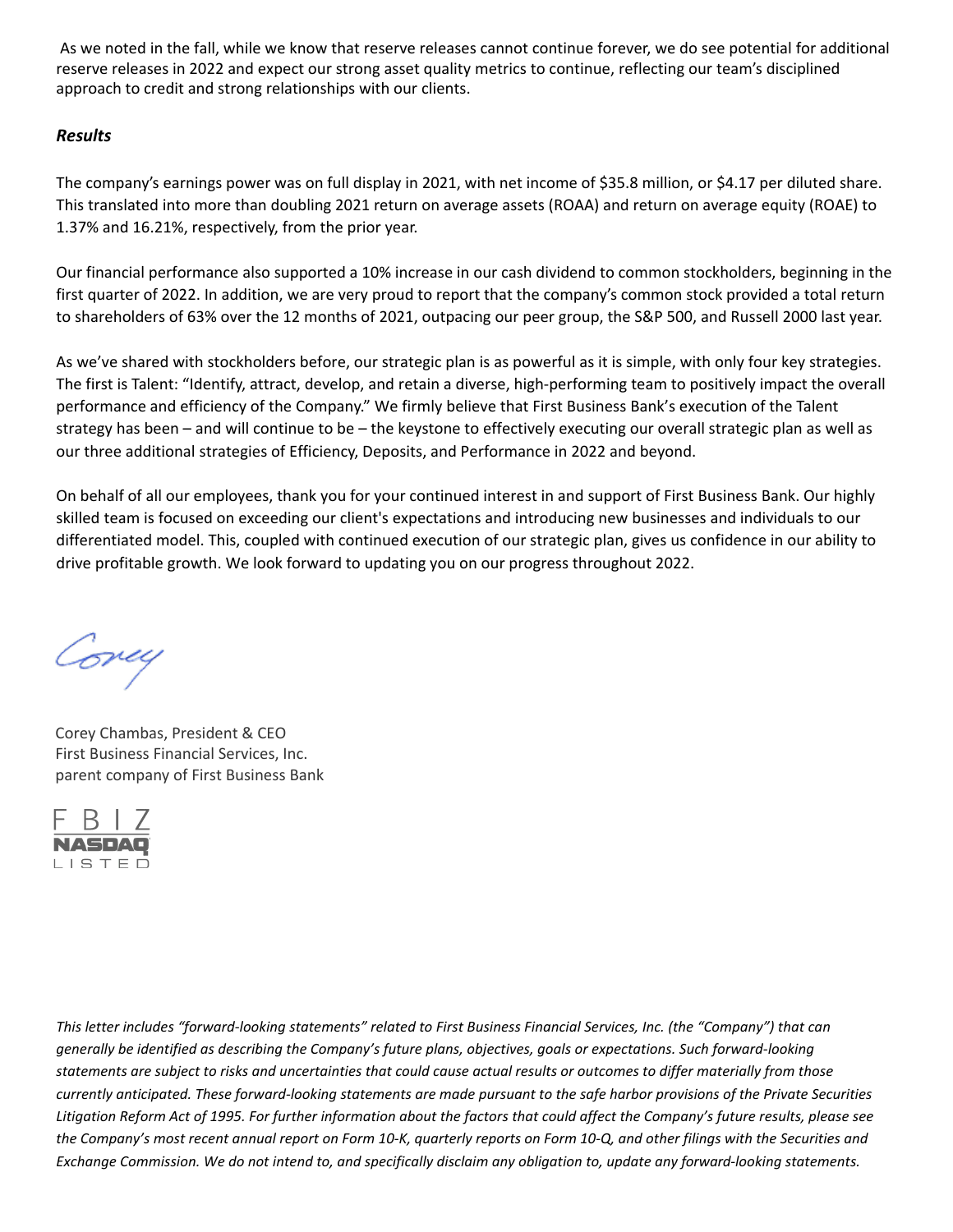#### **Financial Highlights**

| (Unaudited)                                             |                |                                                  |            | As of and for the Year Ended |            |            |
|---------------------------------------------------------|----------------|--------------------------------------------------|------------|------------------------------|------------|------------|
| <b>Income Statement Data</b>                            | 12/31/21       | As of and for the Three Months Ended<br>12/31/20 | % Change   | 12/31/21                     | 12/31/20   | % Change   |
| (Dollars in Thousands)                                  |                |                                                  |            |                              |            |            |
| Net interest income                                     | \$20,924       | \$22,512                                         | $(7.1)\%$  | \$84,662                     | \$77,071   | 9.8 %      |
| Adjusted non-interest income <sup>(1)</sup>             | 7,569          | 6,799                                            | 11.3 %     | 28,071                       | 26,944     | 4.2 %      |
| Total operating revenue                                 | 28,493         | 29,311                                           | (2.8)%     | 112,733                      | 104,015    | 8.4 %      |
| Total operating expense <sup>(2)</sup>                  | 17,644         | 17,591                                           | 0.3%       | 71,571                       | 65,619     | 9.1%       |
| Pre-tax, pre-provision adjusted earnings <sup>(3)</sup> | 10,849         | 11,720                                           | (7.4)%     | 41,162                       | 38,396     | 7.2%       |
| Provision for loan and lease losses                     | (508)          | 4,322                                            | *          | (5,803)                      | 16,808     |            |
| Net loss on foreclosed properties                       | $\overline{7}$ | 54                                               | $(87.0)\%$ | 15                           | 383        | $(96.1)\%$ |
| Amortization of other intangible assets                 | $\overline{2}$ | 8                                                | $(75.0)$ % | 25                           | 35         | $(28.6)\%$ |
| SBA recourse benefit                                    | (122)          | (330)                                            | $(63.0)\%$ | (76)                         | (278)      | $(72.7)\%$ |
| Tax credit investment impairment                        |                | 328                                              |            |                              | 2,395      |            |
| Loss on early extinguishment of debt                    |                |                                                  | $\ast$     |                              | 744        |            |
| Net (gain) loss on sale of securities                   |                |                                                  | *          | (29)                         | 4          |            |
| Income before income tax expense                        | 11,470         | 7,338                                            | 56.3 %     | 47,030                       | 18,305     |            |
| Income tax expense                                      | 2,879          | 1,254                                            | *          | 11,275                       | 1,327      |            |
| Net income                                              | 8,591          | \$<br>6,084                                      | 41.2 %     | \$35,755                     | \$16,978   | 110.6 %    |
| Efficiency ratio <sup>(4)</sup>                         | 61.92 %        | 60.02 %                                          |            | 63.49 %                      | 63.09 %    |            |
| <b>Common Per Share Data</b>                            |                |                                                  |            |                              |            |            |
| Diluted earnings                                        | \$<br>1.01     | \$<br>0.71                                       | $42.3%$ \$ | 4.17                         | \$<br>1.97 | 111.7 %    |
| Dividends declared                                      | 0.18           | 0.165                                            | 9.1 %      | 0.72                         | 0.66       | 9.1%       |
| Tangible book value <sup>(5)</sup>                      | 26.03          | 22.66                                            | 14.9 %     | 26.03                        | 22.66      | 14.9 %     |
|                                                         |                | As of                                            |            |                              |            |            |

| <b>Balance Sheet Data</b>         | 12/31/21 | 12/31/20 | % Change |
|-----------------------------------|----------|----------|----------|
| (Dollars in Millions)             |          |          |          |
| Total loans and leases receivable | 2,239    | 2,146    | 4.3 %    |
| Total assets                      | 2,653    | 2,568    | 3.3%     |
| In-market deposits <sup>(6)</sup> | 1,928    | 1,683    | 14.6 %   |
| Stockholders' equity              | 232      | 206      | 12.6 %   |

\* Not meaningful

(1) "Adjusted non-interest income" is a non-GAAP measure defined as non-interest income excluding net (gain) loss on sale of securities.

(2) "Operating expense" is a non-GAAP measure defined as non-interest expense excluding net loss on foreclosed properties, amortization of other intangible assets, SBA recourse benefit, tax credit investment impairment, loss on early extinguishment of debt, and other discrete items, if any.

(3) "Pre-tax, pre-provision adjusted earnings" is a non-GAAP measure defined as pre-tax income excluding the effects of provision for loan and leases losses, net loss on foreclosed properties, amortization of other intangible assets, SBA recourse benefit, tax credit investment impairment, loss on early extinguishment of debt, and net (gain) loss on sale of securities.

(4) "Efficiency ratio" is a non-GAAP measure defined as total operating expense divided by total operating revenue. Please refer to the calculations and management's reason for using these non-GAAP measures in the Company's most recent investor presentation, included as an exhibit to our Current Report on Form 8-K filed with the SEC on February 1, 2022.

(5) "Tangible book value" is a non-GAAP measure representing tangible common equity divided by total common shares outstanding. "Tangible common equity" itself is a non-GAAP measure representing common stockholders' equity reduced by intangible assets, if any.

(6) In-market deposits consists of all transaction accounts, money market accounts, and non-wholesale deposits.